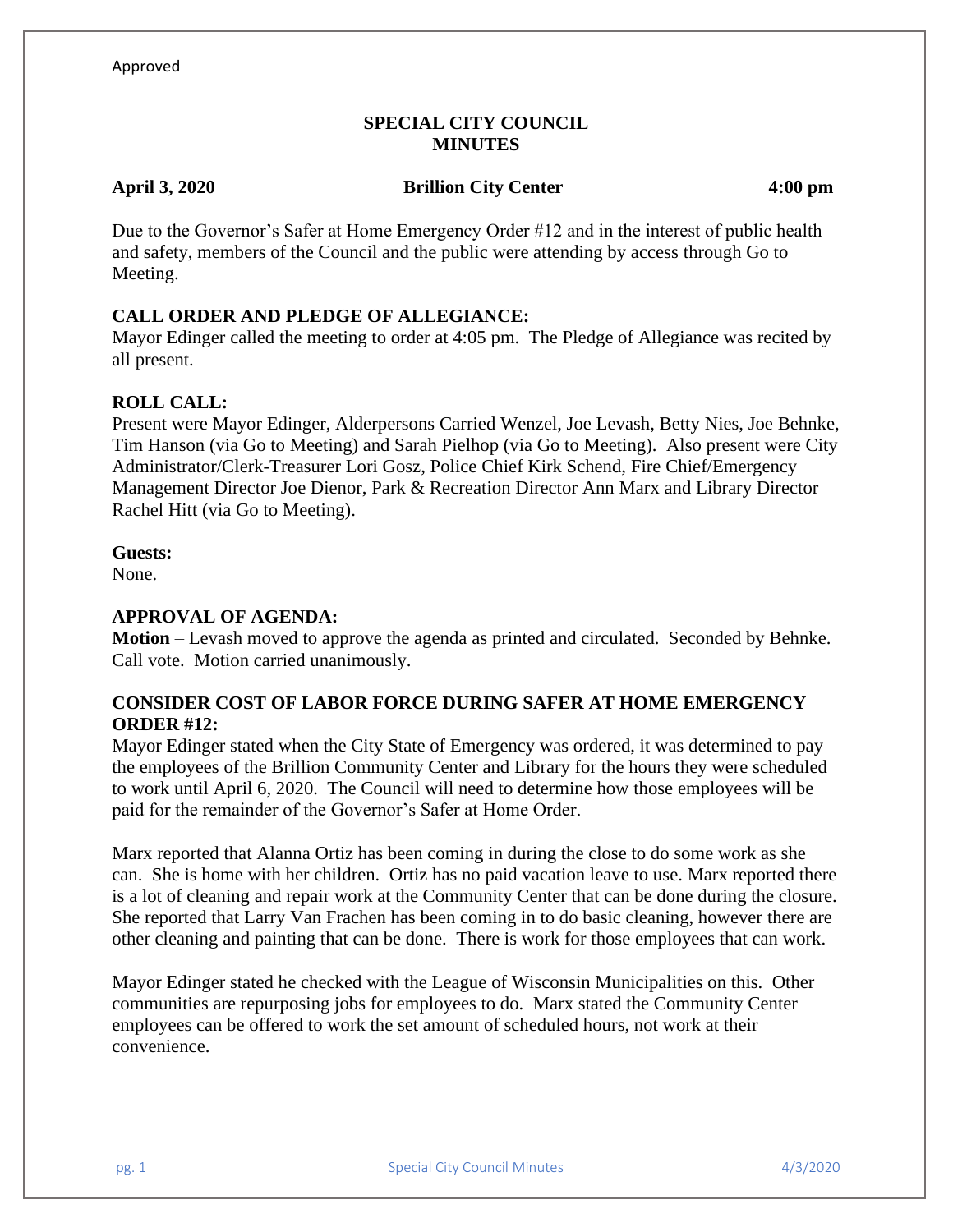### Approved

Pielhop stated she contact State Representative Ron Tusler. The State will be increasing the unemployment funding. If employees are laid off, they have the right to take family leave or unemployment.

Peilhop suggested the part time employees can help clean the buildings so that when we do open the buildings to the public they are clean and sanitized. She suggested that employees can also work as poll workers. Gosz explained the State requires that anyone working as a poll worker be trained by the City Clerk. She reported the Governor has order the National Guard to take training over the weekend and be available to all the Counties to help as poll workers. She stated she requested 2 National Guard members to help with the City's election. Gosz stated she has 3 City poll workers who are willing to work. Gosz will also work as needed.

Pielhop suggested that part time employees be trained to do payroll rather than outsource it. Gosz stated she suggested outsourcing payroll as long-term restructuring not just during the COVID-19 crisis. Behnke stated part time employees cannot be trained to do payroll as it requires that the employee be bonded.

Hitt explained the Library Board will be meeting on Tuesday, April 7, 2020 to determine the compensation for the Library employees. Hitt stated she received information from the Department of Public Instruction (DPI) on what Library employees can do. She was informed that only Library basic services, processing payroll and paying bills can be done. Hitt stated she is following the guidance of the DPI. Hitt stated some of her staff is at high risk catagories. She has not heard of other libraries using staff for other purposes in the City. Nies asked if they could come in to do cleaning. Hitt stated from what DPI advised staff an only due the basic operations. There might be some things she can have them do from their homes.

Chief Schend stated President Trump on March 27, 2020 signed the CARES Act which provides support to families and businesses during the pandemic, which addresses some of the Council's concerns.

Fire Chief/Emergency Management Director Diener state with the Safer at Home Order, only essential department can continue to works; the City Center and Department of Public Works are consider essential. Gosz suggested the Community Center employees be offer work under the direction of the Public Works Director Andy Geiger. Buildings and grounds are part of the Department of Public Works.

**Motion –** Levash move to have City employees affected by the Safer at Home Order be offered work for the Department of Public Works, if they are unable to work they take medical leave or file for unemployment. Seconded by Nies.

Hanson questioned how many employees this affects. Marx stated 8-10 at the Brillion Community Center. She stated there is enough work for those employees to do on the buildings and grounds.

**Motion -** Levash moved to amend his motion to include that this be only until the Safer at Home Order is complete. Seconded by Nies.